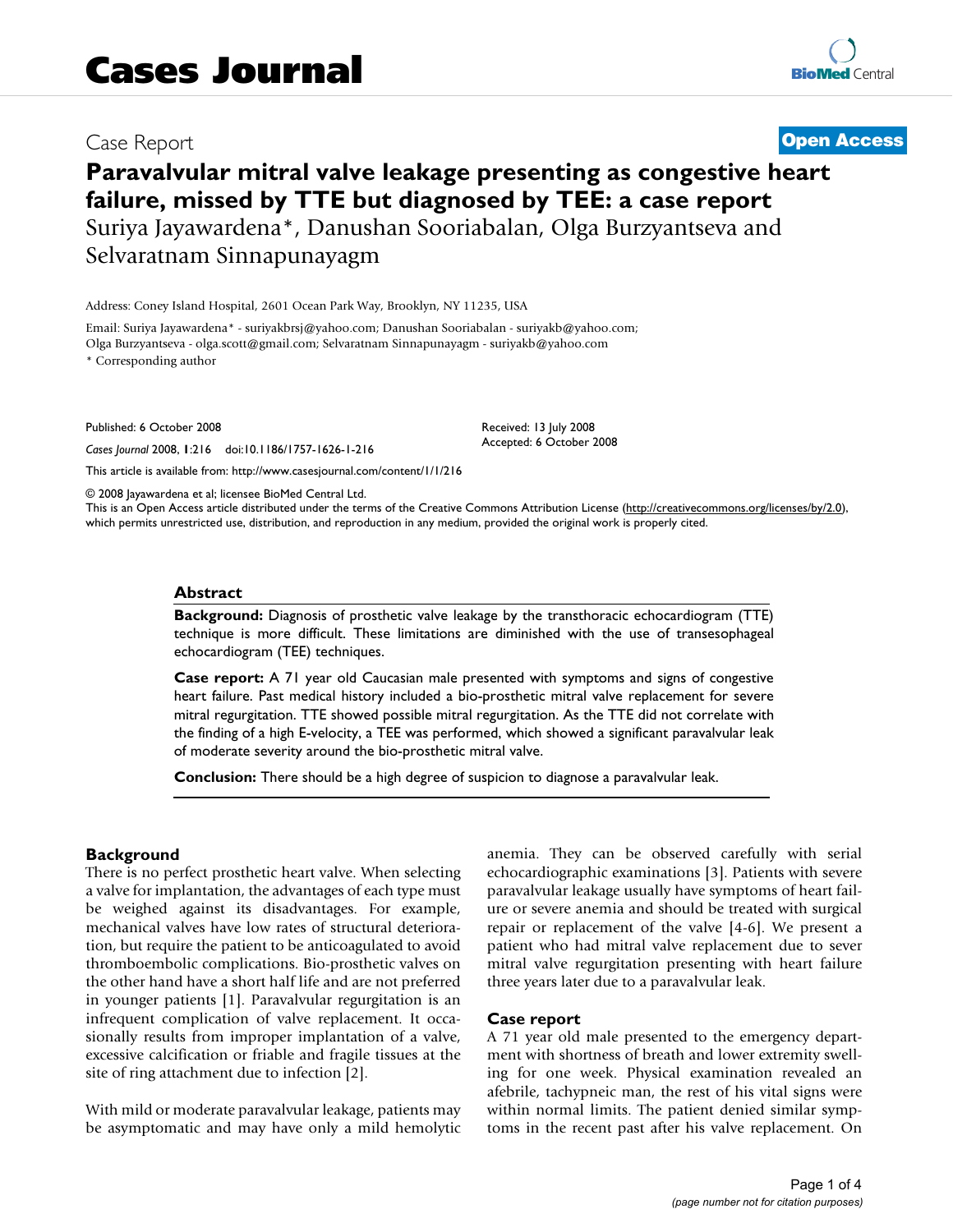examination a left parasternal heave was felt, decreased breath sounds over both lung fields and an S1/S2 with a loud pulmonary component were auscultated. A holosystolic murmur graded 3/6 was heard over the mitral area.

Past medical history included hypertension and atherosclerotic heart disease. He had a coronary artery bypass graft for triple vessel disease and a bio-prosthetic mitral valve replacement for severe mitral regurgitation. This prosthesis was subsequently replaced due to endocarditis three years ago. Preliminary labs did not show an increased white count or anemia, and the blood cultures were negative for growth.

(TTE) (Figure: 1) showed moderately decreased left ventricular systolic function with global hypokinesia and paradoxical septal motion consistent with open heart surgery, mild to moderate dilated left atrium, bio-prosthetic mitral valve with thickened leaflet, possible eccentric mitral regurgitation, pulmonary artery systolic pressure of 62 mm Hg, and a left ventricular ejection fraction of 30–35%. On Doppler interrogation E-velocity was high and color flow Doppler showed an eccentric mitral regurgitant jet. However as the assessment of the severity and the origin of the mitral regurgitation were not possible by TTE, a TEE (Figure: 2) was performed. The TEE showed a significant paravalvular leak of moderate severity around the bio-prosthetic mitral valve. Regurgitant orifice area of the paravalvular leak was 0.5 cm2 by the PISA method, and regurgitant volume was 70 mL.

# **Discussion**

Cardiac auscultation remains the most widely used method of screening for heart disease. Heart murmurs are produced by turbulent blood flow and are often signs of stenotic or regurgitant valve disease that are acquired or



# Figure 1

**Transthoracic Echocardiogram showing (arrow) possible mitral valve regurgitation.**



Figure 2 **Transesophageal Echocardiogram showing (arrow) a paravalvular mitral valve leak missed by the transthoracic echocardiogram.**

congenital valve defects. When the characteristic findings of an individual murmur are considered together with other patient information and clinical data from the physical examination, the correct diagnosis can usually be established. In patients with ambiguous clinical findings, the echocardiogram may be the preferred test because it can provide a definitive diagnosis, rendering a chest radiograph and/or EKG unnecessary.

Delineation of normal prosthetic valve function is usually possible with TTE. Despite the prominent acoustic shadowing that accompanies prostheses, a Doppler signal that demonstrates normal transprosthetic flow velocity and flow duration is usually sufficient to exclude a stenotic valve, but exclusion of an incompetent valve is often more difficult, especially for prosthetic valves in the mitral position. Transthoracic Doppler echocardiography provides important hemodynamic information with regard to prosthetic valve pressure gradients and is extremely useful in long-term follow-up [3]. The "normal gradient" across a prosthetic valve depends upon the type, size, and position of the prosthesis as well as the cardiac output; guidelines are available for the acceptable range of Doppler gradients encountered in properly functioning valves [7,8]. See Table 1.

Acoustic shadowing caused by the prosthetic material may limit transthoracic visualization of prosthetic leaflets. Prosthetic aortic valve regurgitation is usually well visualized on surface color Doppler imaging but prosthetic mitral regurgitation is frequently undetectable[9]. As in our patient, TEE is the imaging modality of choice when the TTE is suboptimal or when there are borderline findings on the TTE in a patient whom there is a strong clinical suspicion of malfunction [8]. The overall sensitivity and specificity for TTE is 57% and 63% respectively and for TEE it was 86% and 88% for the identification of morpho-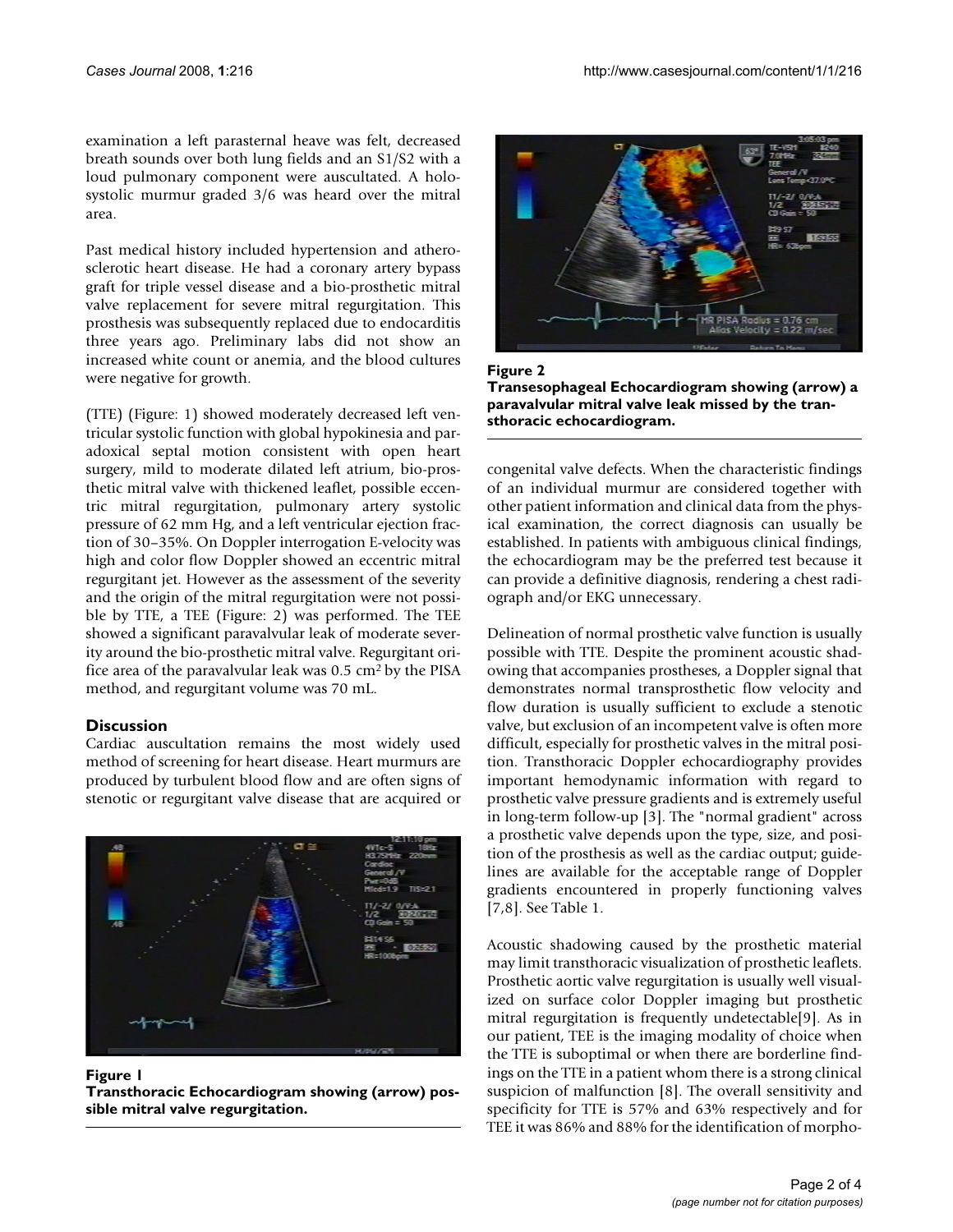| Valve type                     | Aortic        |                                                                                       | Mitral      |           |                                                                            |
|--------------------------------|---------------|---------------------------------------------------------------------------------------|-------------|-----------|----------------------------------------------------------------------------|
|                                | V max $(m/s)$ | Mean Gradient (MG) (mmHg) V max (m/s) Mean Gradient (MG) (mmHg) Causes of increase MG |             |           |                                                                            |
| Mechanical                     |               |                                                                                       |             |           |                                                                            |
| <b>Bileaflet</b><br>(St. Jude) | 2.5           | 12                                                                                    | $1.6 + 0.3$ | $4 +/- 1$ | Hyperdynamic Ventricle,<br>Paravalvular leak.<br>Suture déhiscence/abscess |
| Tilting disk                   | $2.6 + 0.4$   | $14 + 5$                                                                              | $1.6 + 0.3$ | $3 + 2$   |                                                                            |
| Ball cage<br>Tissue valves     | $3.1 + 0.5$   | $24 + 4$                                                                              | $1.9 + 0.5$ | $5 + 2$   |                                                                            |
| Stented                        | $2.6 + 0.4$   | $13 + 6$                                                                              | $1.8 + 0.2$ | $6 + 2$   | Valve regurgitation, endocarditis,<br>thrombosis                           |
| Non stented                    | $2.2 + 0.4$   | $3(2-20)$                                                                             | $1.5 + 0.2$ | $4 + 2$   |                                                                            |
| AO homograft                   | $1.8 + -0.4$  | $7 +/- 3$                                                                             |             |           |                                                                            |

The  $V_{\text{max}}$  and mean gradients across the aortic and mitral valves mentioned in the table are the normal pressures gradients expected in a size 23 mm prosthetic valve.[14]

logical abnormalities of prosthetic valves [10]. In another study it was reported that the sensitivity for the detection of paravalvular leaks for mitral and aortic valves by TTE was 25% and 45% respectively where as by TEE it was 100% [11].

To recognize a paravalvular leak, TEE must be performed with a high color frame rate and middle range Nyquist limits (35 to 50 cm/sec) in several views from several angles outside the sewing ring [12]. The echocardiographer should do a careful search for periprosthetic leaks around as much of the valve circumference as possible and attempt to define the extent of the regurgitation once it is identified. The origin of a periprosthetic leak may appear deceivingly narrow when it is related to disruption of a limited number of sutures. In some cases, these jets are seen inadvertently when one examines other structures, such as the interatrial septum. The most severe form of paravalvular regurgitation is seen when there is dehiscence of a substantial portion of the sewing ring [13]. In this setting, there is severe regurgitation, such that the regurgitant flow is almost laminar. As in angiography, the sewing ring on echocardiography is seen to rock with each cardiac cycle; mobile echo densities representing the liberated suture material often can be visualized. Both the laminar flow and the rocking motion of the ring may elude the inexperienced echocardiographer, thus delaying recognition of this life threatening condition [13]. The physician evaluating a prosthetic device with TEE should be aware of the range of abnormalities that are possible in these devices and should match those possibilities to the patient's presentation.

# **Conclusion**

Paravalvular leak can occur as in our patient without endocarditis few years after the valve replacement. As in our patients who presented with a life threatening heart failure, the physician and the echocardiographer should

have a high degree of suspicion in diagnosing and treating paravalvular leaks.

# **Abbreviations**

TTE: Transthoracic echocardiogram; TEE: Transesophageal echocardiogram; PISA: Proximal isovelocity surface area; EKG: Electrocardiogram.

# **Consent**

A written informed consent was obtained from the patient for publication of this case report and accompanying images. A copy of the written consent will be made available on request

# **Competing interests**

The above case report was written at Coney Island Hospital. The above mentioned authors have no affiliation to any other institute other than Coney Island Hospital.

# **Authors' contributions**

SJ, DS and OB treated the patent and were responsible for writing the paper and looking up the back ground references. SS was responsible for over all coordination and final proof reading. All the above mentioned authors read and approved the final manuscript.

### **References**

- 1. Pontefract DE, Iyengar SS, Barlow CW: **Prosthetic heart valves.** *Surgery* 2005, **22:**131-5.
- 2. Dhasmana JP, Blackstone EH, Kirklin JW, Kouchoukos NT: **[Factors](http://www.ncbi.nlm.nih.gov/entrez/query.fcgi?cmd=Retrieve&db=PubMed&dopt=Abstract&list_uids=6337570) [associated with periprosthetic leakage following primary](http://www.ncbi.nlm.nih.gov/entrez/query.fcgi?cmd=Retrieve&db=PubMed&dopt=Abstract&list_uids=6337570) mitral valve replacement: with special consideration of the [suture technique.](http://www.ncbi.nlm.nih.gov/entrez/query.fcgi?cmd=Retrieve&db=PubMed&dopt=Abstract&list_uids=6337570)** *Ann Thorac Surg* 1983, **35:**170-8.
- 3. Foster E, Stainback RF: **Transesophageal Echocardiography.** In *Cardiology* Edited by: Parmley WW, Chatterjee K. Philadelphia: J. B. Lippincott Co; 1995.
- 4. Dave R: **Clinical Vignette. CHF and Severe Mitral Regurgitation after Mitral Valve Replacement.** *Proceedings of UCLA healthcare* 2002, **6:**.
- 5. Dilip KA, Vachaspathy P, Clarke B, Walker DM, Thomas RD, Monro JL: **[Haemolysis following mitral valve repair.](http://www.ncbi.nlm.nih.gov/entrez/query.fcgi?cmd=Retrieve&db=PubMed&dopt=Abstract&list_uids=1447274)** *J Cardiovasc Surg (Torino)* 1992, **33:**568-9.